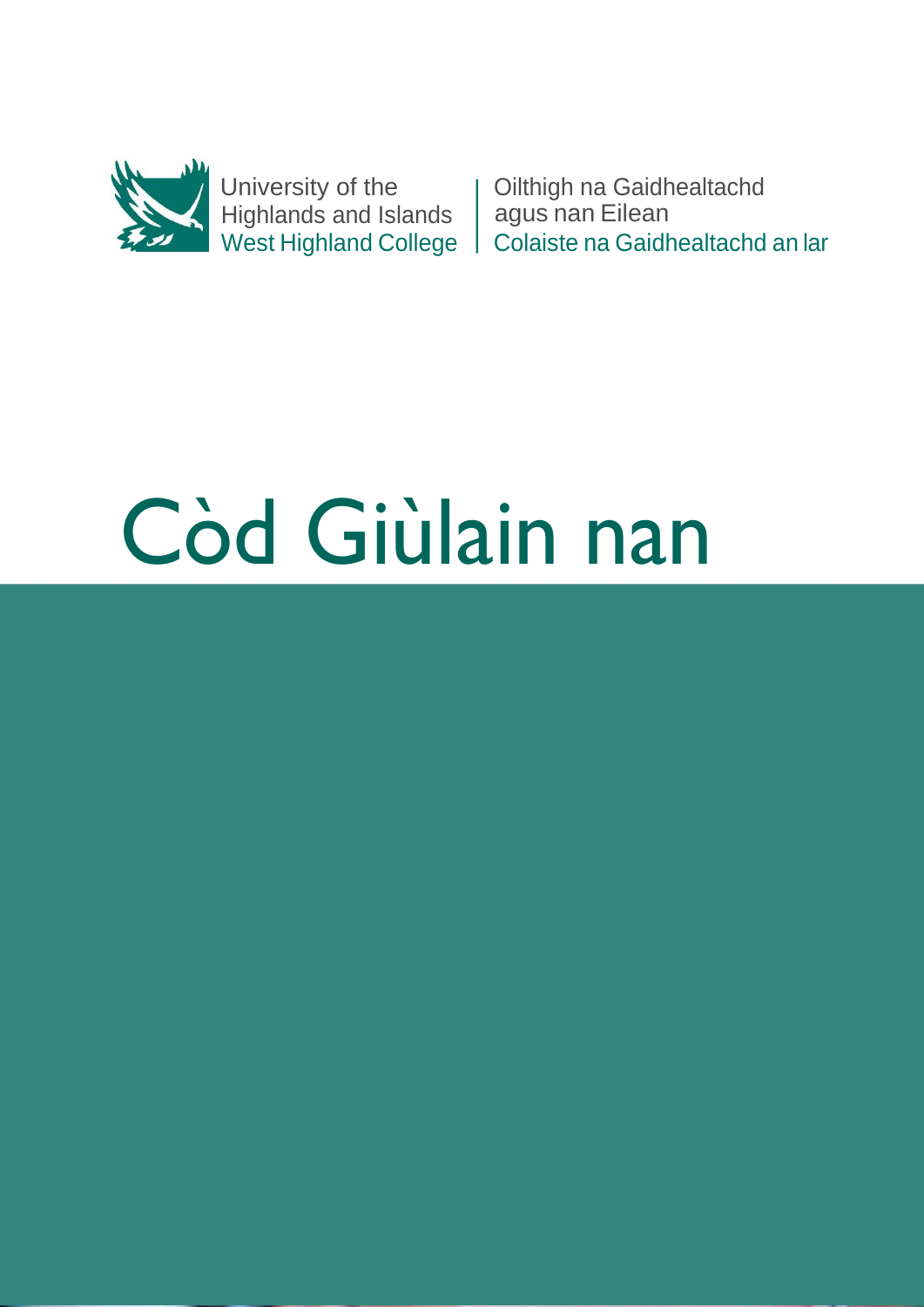## Rùn

Tha Còd Giùlain nan Oileanach ag innse na tha air a shùileachadh bho oileanaich a tha clàraichte aig, Oilthigh na Gàidhealtachd agus nan Eilean agus gach Pàirtear Acadaimigeach.

Bidh aig gach oileanach ri iad fhèin a ghiùlan gu h-iomchaidh mu choinneamh oileanaich eile, luchd-obrach agus bhuidhnean bhon taobh a-muigh.

Bidh briseadh air Còd Giùlain nan Oileanach air a dèiligeadh ris mar mhì-ghiùlan agus thèid a làimhseachadh a rèir nam modhan-obrach iomchaidh air an togail bhon chraoibh-roghainn ann an Eàrr-ràdh 2 den Phoileasaidh A' Brosnachadh Àrainneachd-ionnsachaidh Dheimhinneach.

Tha an t-Oilthigh agus a Phàirtearan Acadaimigeach airson a bhith reusanta anns an dòigh a dhèiligeas iad ri casaid no mì-ghiùlan dearbhte oileanaich. Bidh sinn a' feuchainn ri cothromachadh maith gach oileanaich, luchdobrach, choimhearsnachdan ionadail, ghnìomhachasan agus bhuidhnean eile leis a bheil sinn a' feuchainn ri deagh cheanglaichean a chumail.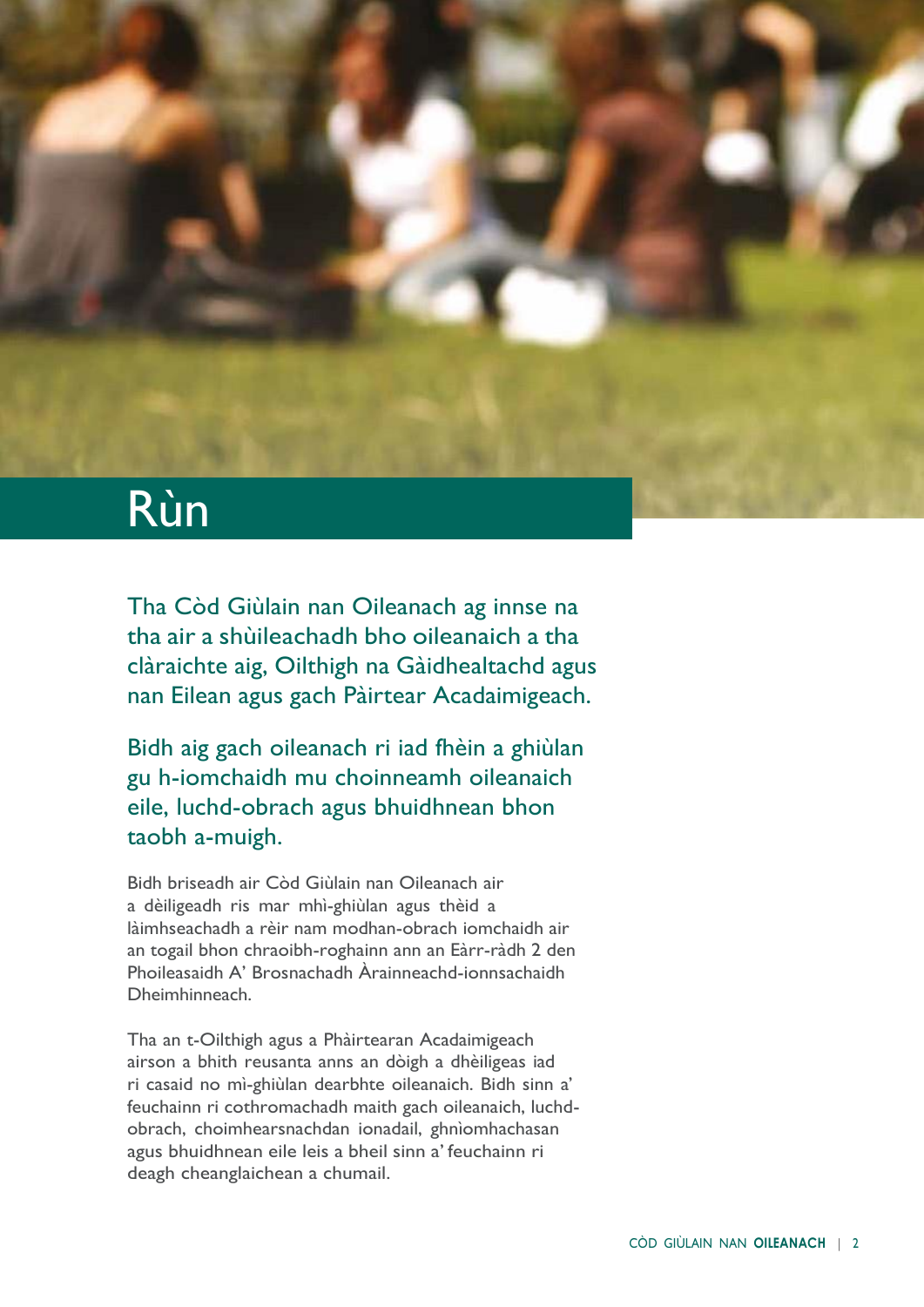### Giùlan a tha air a shùileachadh bho oileanaich

Tha e an dùil gun cùm oileanaich an Còd Giùlain cho fad 's a bhios iad ag ionnsachadh. Tha an Còd Giùlain a' bualadh air giùlan ann an suidheachaidhean corporra agus air-loidhne. Tha e air a shùileachadh bho oileanaich:

- Uallach a ghabhail airson nan gnìomhan agus a' mhodha aca fhèin
- Iad fhèin a ghiùlan ann an dòigh a bhrosnaicheas spèis agus tuigse eadar gach ball den choimhearsnachd againn
- A bhith ag obair taobh a-staigh an lagha agus gun
- a bhith ri gnìomh no cleachdadh a tharraingeas mì-chliù air an Oilthigh no a Phàirtearan Acadaimigeach
- Gun cuir iad luach air na deagh cheanglaichean a tha aig an Oilthigh agus aig a Phàirtearan Acadaimigeach le coimhearsnachdan ionadail, gnìomhachasan agus buidhnean eile
- A bhith a' cumail air taobh a-staigh an lagha agus gun a bhith ri gnìomh no modh a dh'fhaodadh dìmeas a thoirt air an Oilthigh no na Pàirtearan Acadaimigeach
- Gun seachnaich iad dòigh-ghiùlain agus dòigh-bruidhinn a bheir oilbheum, m.e. a bhith ri droch-chainnt no cainnt dhrabasta no a bhith leth-bhreitheach no ana-shòisealta
- Gun làimhsich iad sealbh an Oilthigh agus gach le faiceall
- Gun gabh iad ri iarrtasan luchd-obrach
- Gun gabh iad ri poileasaidhean Slàinte is Sàbhailteachd agus pròtacalan (rabhaidhean teine nam measg) agus gun gabh iad ri atharrachadh sealach sam bith fhad 's a bhios càradh no ath-nuadhachadh a' dol air adhart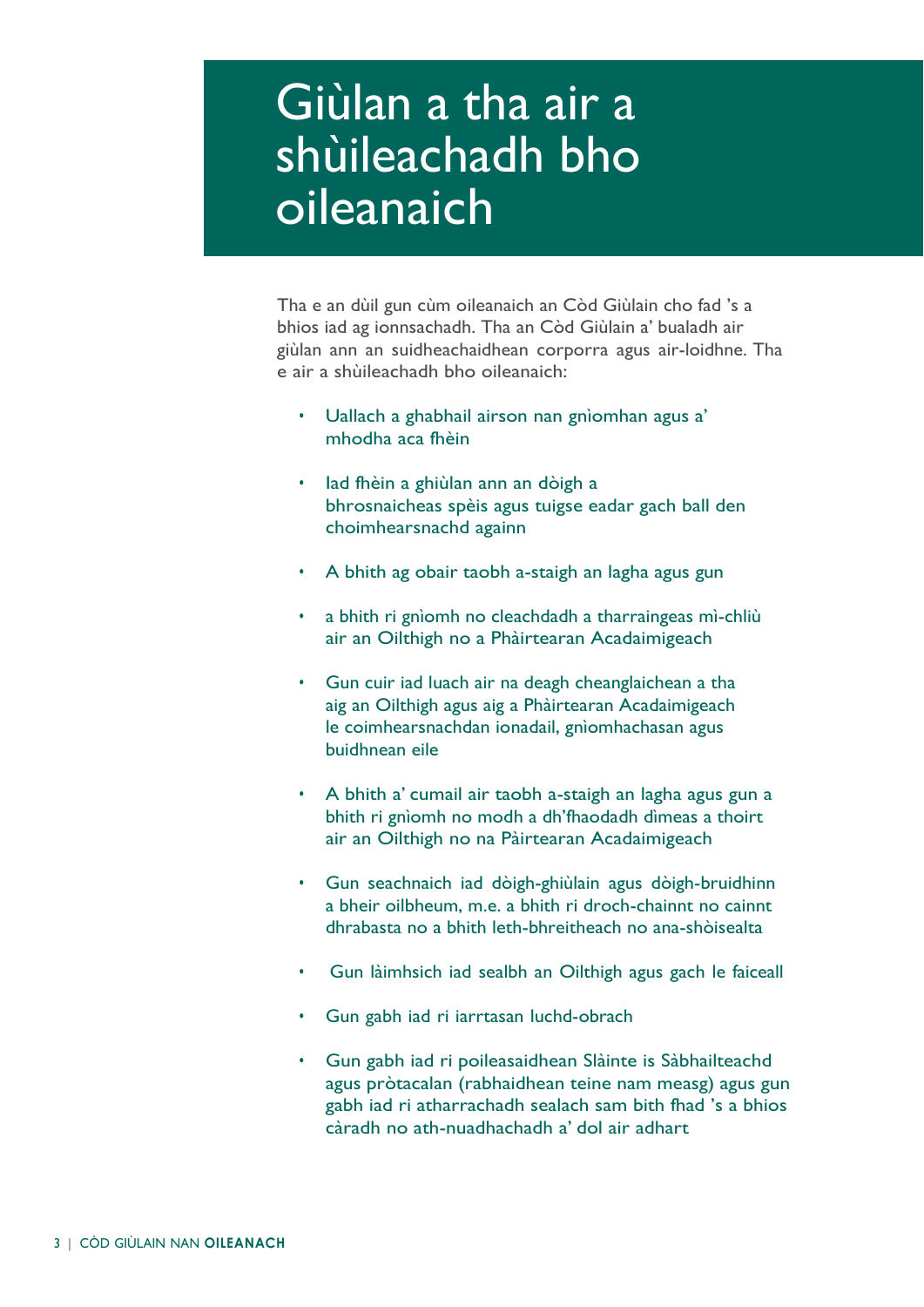#### A' leigeil fios mu bhrisidhean air Còd Giùlain nan Oileanach

Ma tha oileanach den bheachd gun deach Còd Giùlain nan Oileanach a bhriseadh air dòigh sam bith, faodaidh iad seo innse do neach-obrach.

Ma thachras gum bi rud pearsanta no nàireach ri innse, faodaidh oileanaich an gnothach innse do neachobrach sa bheil earbsa aca no faodaidh iad bruidhinn ri riochdaire bho Chomann Oileanach na Gàidhealtachd agus nan Eilean.

Bu chòir do oileanaich a chuimhneachadh gur e briseadh Còd Giùlain nan Oileanach a tha ann a bhith a' cur chasaidean leamhadach no guineach an aghaidh neach.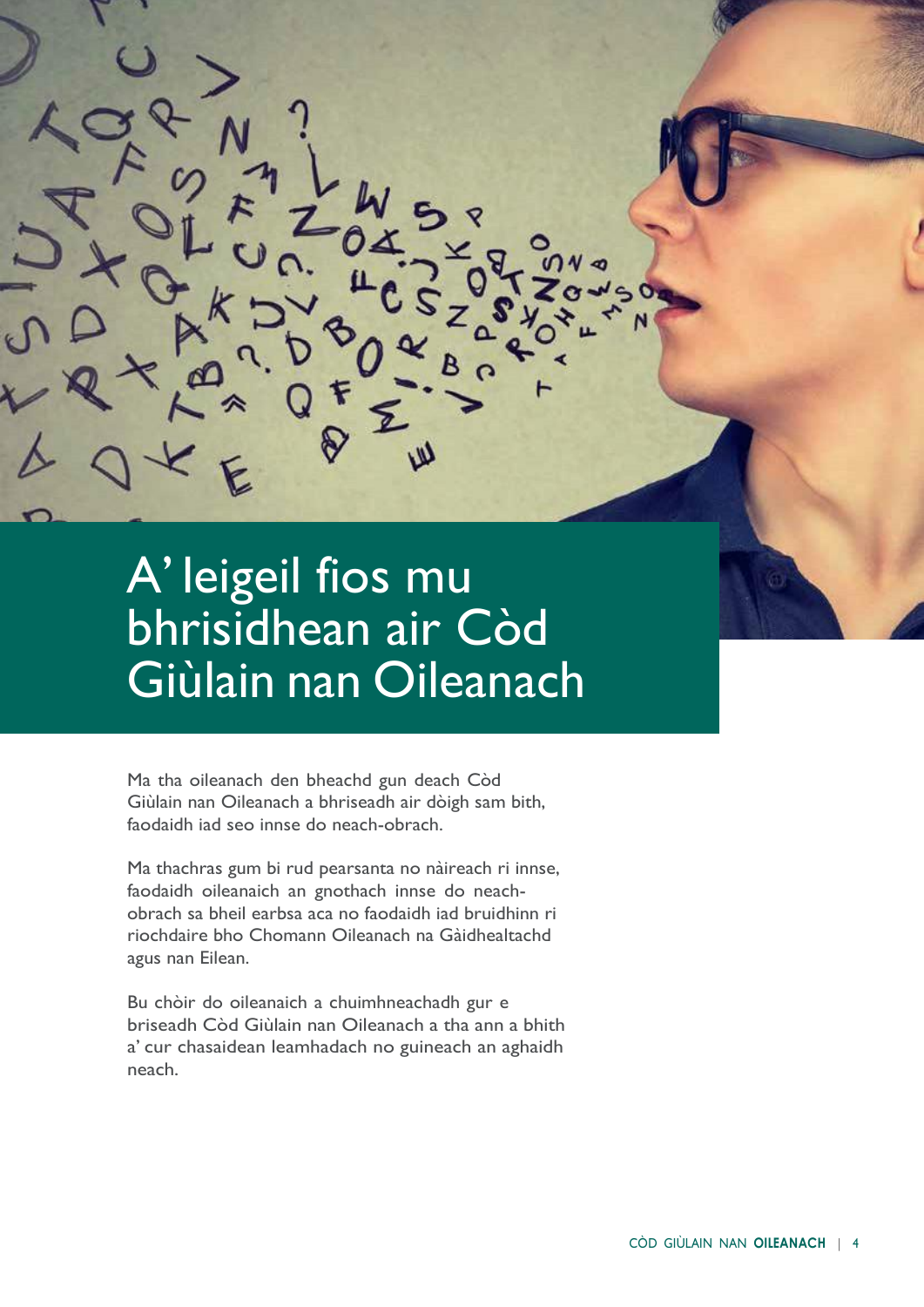# Giùlan a bhios air a mheas mar mhì-ghiùlan

Tha an clàr gu h-ìosal a' toirt eisimpleirean den t-seòrsa giùlain a tha air am meas mar mhì-ghiùlan. Dh'fhaodadh an giùlan sin a bhith labhairteach, corporra no sgrìobhte, aghaidh ri aghaidh no air-loidhne. Chan eil an liosta seo iomlan agus faodaidh casaidean a bhith air an togail an aghaidh mì-ghiùlan eile. Far a bheil amharas reusanta ann gun do bhris oileanach Còd Giùlain nan Oileanach, faodaidh luchd-obrach rannsachadh a chur air dòigh.

#### Daoine

|                                                                     | Adhbhar Smachdachaidh   Eisimpleirean de ghiùlan nach gabhar ris                                                                                                                                                                                                                                                                                            |
|---------------------------------------------------------------------|-------------------------------------------------------------------------------------------------------------------------------------------------------------------------------------------------------------------------------------------------------------------------------------------------------------------------------------------------------------|
| Mì-ghiùlan Corporra                                                 | · A' cleachdadh armachd                                                                                                                                                                                                                                                                                                                                     |
|                                                                     | · A' toirt dòrn                                                                                                                                                                                                                                                                                                                                             |
|                                                                     | A' toirt buile coise                                                                                                                                                                                                                                                                                                                                        |
|                                                                     | · A' toirt sgleog                                                                                                                                                                                                                                                                                                                                           |
|                                                                     | · A' tarraing falt                                                                                                                                                                                                                                                                                                                                          |
|                                                                     | · A' bìdeadh                                                                                                                                                                                                                                                                                                                                                |
|                                                                     | · A' tilgeil smugaid                                                                                                                                                                                                                                                                                                                                        |
|                                                                     | · A' putadh                                                                                                                                                                                                                                                                                                                                                 |
|                                                                     | · A' brùthadh a-null 's a-nall                                                                                                                                                                                                                                                                                                                              |
| Mi-ghiùlan Feiseil, Fòirneart<br>air Sgàth Gnè agus<br>Gairisneachd | Ri feise no ri gnìomh feise gun chead                                                                                                                                                                                                                                                                                                                       |
|                                                                     | A' feuchainn ri bhith ri feise no a bhith ri gnìomh feise gun chead                                                                                                                                                                                                                                                                                         |
|                                                                     | A' sgaoileadh stuthan feiseil prìobhaideach a bhuineas do neach eile gun chead                                                                                                                                                                                                                                                                              |
|                                                                     | · A' pògadh gun chead                                                                                                                                                                                                                                                                                                                                       |
|                                                                     | · A' suathadh gu mì-iomchaidh tro aodach neach eile gun chead                                                                                                                                                                                                                                                                                               |
|                                                                     | · A' taisbeanadh buill-gineamhainn do neach eile gu mì-iomchaidh                                                                                                                                                                                                                                                                                            |
|                                                                     | · Daonnan a' leantainn neach eile gun adhbhar                                                                                                                                                                                                                                                                                                               |
|                                                                     | · Ri cainnt dhrabasta nach eil daoine ag iarraidh                                                                                                                                                                                                                                                                                                           |
|                                                                     | · A' lorgachadh                                                                                                                                                                                                                                                                                                                                             |
|                                                                     | · Sàrachadh no dol air adhart sam bith a nì dimeas air spèis neach, no a<br>chruthaicheas suidheachadh eagallach, nàimhdeil, tàmailteach, suarachail,<br>no oilbheumach dhaibh, a tha a' buntainn dhan ghnè, dhan stèidheachadh<br>gnèitheasach no dhan dearbh-aithne gnè aca (coimhead cuideachd air an earrain<br>gu h-ìosal mu fhòirneart air sgàth gnè) |
|                                                                     | Ri gnìomhan feise air fàrdaichean an Oilthigh no nam Pàirtearan Acadaimigeach<br>(chan eil seo a' gabhail a-steach thallachan-còmhnaidh)                                                                                                                                                                                                                    |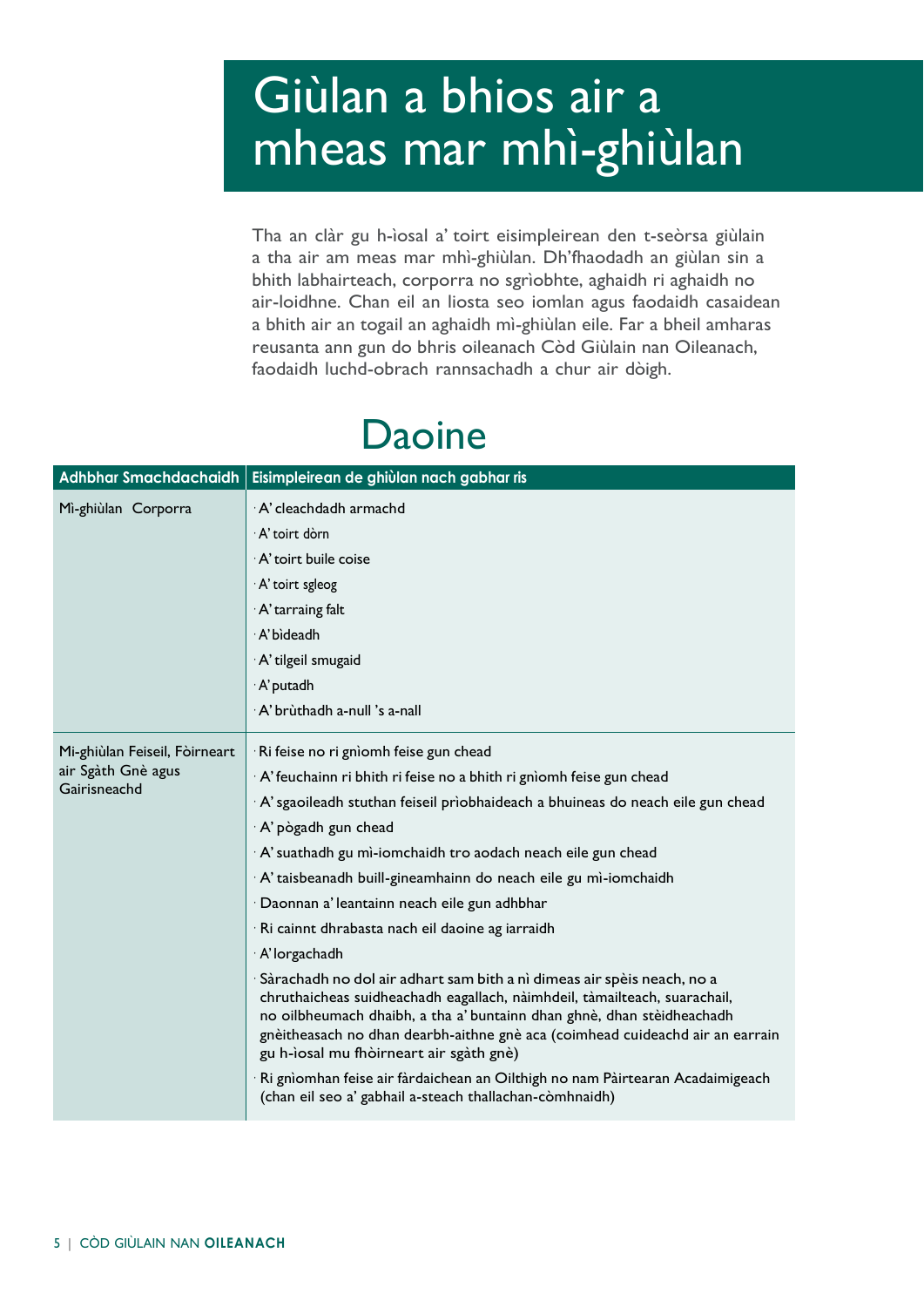#### Daoine

| <b>Adhbhar</b><br>Smachdachaidh                          | Eisimpleirean de ghiùlan nach gabhar ris                                                                                                                                                                                                                                                                                         |
|----------------------------------------------------------|----------------------------------------------------------------------------------------------------------------------------------------------------------------------------------------------------------------------------------------------------------------------------------------------------------------------------------|
| Ana-chainnt,                                             | · A' giùlan armachd                                                                                                                                                                                                                                                                                                              |
| Bagairt, agus Mì-                                        | · A' bagairt neach eile a ghortachadh                                                                                                                                                                                                                                                                                            |
| ghiùlan Sàith-<br>teach                                  | A' radaigeachadh feadhainn eile no a' sgaoileadh fiosrachadh co-cheangailte ri<br>eastreamachas                                                                                                                                                                                                                                  |
|                                                          | Ana-cainnt a thaobh gnè, stèidheachadh gnèitheasach, creideamh no cràbhachd,<br>cinneadh, leatromachd/màthrachas/com-pàirteachas sìobhalta, ath-bhuileachadh gnè,<br>ciorramachd no aois.                                                                                                                                        |
|                                                          | · Burraidheachd no claoidheachd (sìobar-burraidheachd nam measg)                                                                                                                                                                                                                                                                 |
|                                                          | · A' maoidheadh no a' spochadh                                                                                                                                                                                                                                                                                                   |
|                                                          | · Ri cainnt mì-iomchaidh                                                                                                                                                                                                                                                                                                         |
|                                                          | · Daonnan a' conaltradh gun iarraidh ri neach eile (fòn, post-d, teacsa, no na meadhanan<br>sòisealta)                                                                                                                                                                                                                           |
|                                                          | · Casaidean draghail no guineach                                                                                                                                                                                                                                                                                                 |
|                                                          | A' dèanamh clàradh claisteach no bhidio de luchd-obrach no oileanaich gun fhiosta<br>dhaibh agus/no gun chead                                                                                                                                                                                                                    |
| Alcol, Stuthan<br>Cuingealaichte<br>agus<br>Cungaidhean- | A' solarachadh no an sàs ann an solarachadh stuthan ceannsaichte no chungaidhean-leighis<br>neo-òrdaichte                                                                                                                                                                                                                        |
|                                                          | A' solarachadh no an sàs ann an solarachadh alcol do dhaoine fo aois no ann an àrainnean far<br>a bheil casg air alcol                                                                                                                                                                                                           |
| leighis Ordaichte                                        | A' cleachdadh stuthan ceannsaichte air campas sam bith                                                                                                                                                                                                                                                                           |
|                                                          | Ag òl alcol aig àm sam bith ro ghabhail pàirt ann an obair phragtaigeach                                                                                                                                                                                                                                                         |
|                                                          | · Gun a bhith ag innse do luchd-obrach mu bhuaidh chungaidhean-leighis òrdaichte far am<br>faod seo an t-oileanach fhèin, oileanaich no luchd-obrach eile a chur ann an cunnart                                                                                                                                                  |
| Mì-ghiùlan<br>Acadaimigeach                              | - Co-obrachadh mì-laghail: ag obair còmhla ri feadhainn eile gus measadh a choileanadh<br>nuair a dh'fheumas measadh a bhith air a choileanadh leis an oileanach fhèin.                                                                                                                                                          |
|                                                          | - A' copaigeadh obair oileanach eile (le ICT cuideachd)                                                                                                                                                                                                                                                                          |
|                                                          | - Susbaint ghòrach - a' cur a-steach stuth nach boin dhan mheasadh                                                                                                                                                                                                                                                               |
|                                                          | - Susbaint oilbheumach mar stuthan a tha mì-iomchaidh, oilbheumach, leth-bhreitheach no<br>drabastach                                                                                                                                                                                                                            |
|                                                          | - Giùlan mì-iomchaidh a bhios a' dèanamh dragh do oileanaich eile fhad 's a tha measadh a'<br>gabhail àite. Tha seo a' toirt a-steach èigheachd agus/no giùlan no cainnt ionnsaigheach.                                                                                                                                          |
|                                                          | - Mèirle-sgrìobhaidh: gun aithne a thoirt gu ceart do thùsan (fèin-mhèirle-sgrìobhaidh na<br>lùib), agus/no a' tabhainn obair neach eile mar an obair aig an oileanach fhèin.                                                                                                                                                    |
|                                                          | - Ri foill: mar as trice le goireas nach eil ceadaichte.                                                                                                                                                                                                                                                                         |
|                                                          | - Fhad 's a tha measadh a' dol air adhart, stuthan nach eil ceadaichte a bhith aig neach, mar<br>(ach, chan ann a-mhàin) fònaichean-làimhe, cluicheadairean MP3, notaichean.                                                                                                                                                     |
|                                                          | - A' dèanamh suas no a' breugnachadh dàta                                                                                                                                                                                                                                                                                        |
|                                                          | - A' leigeil ort gur e cuideigin eile a tha annad.                                                                                                                                                                                                                                                                               |
|                                                          | Thèid mi-ghiùlan acadaimigeach a rannsachadh anns a' chumantas a rèir a' mhodha<br>iomchaidh airson dèiligeadh ri Mì-ghiùlan Acadaimigeach. Cuideachd, faodaidh tachartasan<br>a bhith air an rannsachadh a rèir a' Mhodh Smachdachaidh, m.e. ma tha cleachdadh sealbh<br>gun chead, no giùlan bagairteach na lùib agus m.s.a.a. |
|                                                          | Faodaidh Mì-ghiùlan Acadaimigeach aithisg adhbhrachadh bhon Oilthigh no bhon Phàirtear<br>Acadaimigeach a thèid gu buidheann dhuaisean a-muigh no gu Buidhnean Proifeiseanta,<br>Reachdail agus Riaghlaidh no (PSRB).                                                                                                            |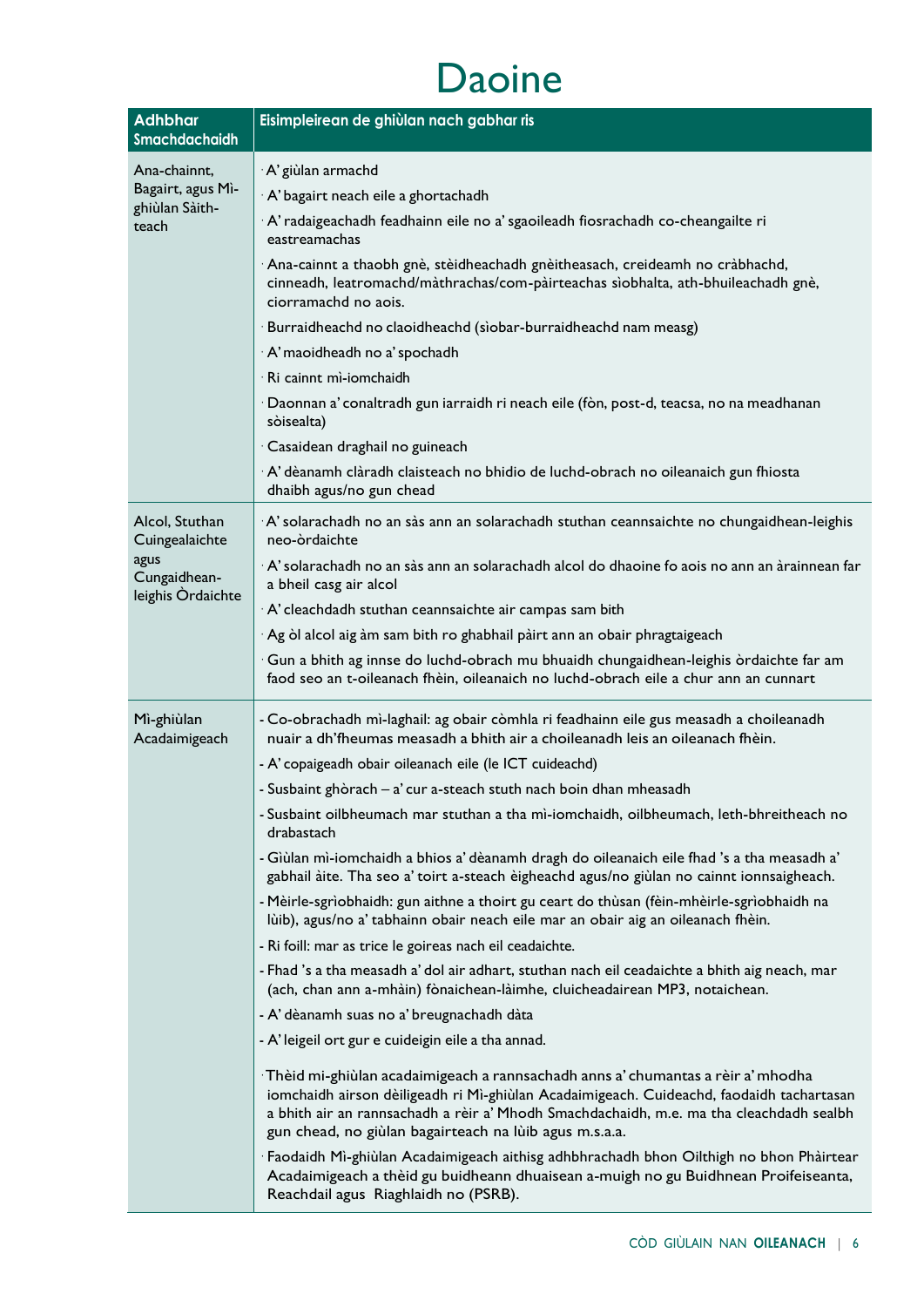#### Sealbh

| <b>Adhbhar Smachdachaidh</b>                             | Eisimpleirean de ghiùlan nach gabhar ris                                                                                                                                                                                                                                                                                                                                                          |
|----------------------------------------------------------|---------------------------------------------------------------------------------------------------------------------------------------------------------------------------------------------------------------------------------------------------------------------------------------------------------------------------------------------------------------------------------------------------|
| Milleadh Seilbh                                          | $\cdot$ A' dèanamh milleadh air sealbh sam bith le, agus/no dhan Oilthigh, a' toirt<br>a-staigh sealbh luchd-obrach agus oileanaich                                                                                                                                                                                                                                                               |
| A' Falbh le no a' Cleachdadh<br>Sealbh gun Chead         | ∙A' dol a-staigh gu no a' cleachdadh fardaichean, agus/no leis an Oilthigh gun<br>chead<br>$\cdot$ A' falbh le sealbh neach eile gun chead                                                                                                                                                                                                                                                        |
|                                                          | ∙ A'mì-chleachdadh sealbh agus/no an Oilthigh  (mar eisimpleir compiutairean,<br>uidheam às na bùthan-obrach agus às na h-obair-lannan)                                                                                                                                                                                                                                                           |
| Ag Adhbhrachadh<br>Dragh mu Shlàinte no<br>Tèarainteachd | Giùlan no gnìomh a dh'adhbhraicheas dragh mu shlàinte no tèarainteachd<br>dhaoine, bheathaichean no na h-àrainneachd.                                                                                                                                                                                                                                                                             |
|                                                          | Gnìomh/ rud nach do rinneadh/leibiteachd a dh'adhbhraich no a dh'fhaodadh<br>cron adhbhrachadh air agus/no fardaichean an Oilthigh no fhad 's a tha<br>tachartasan a' dol air adhart (mar eisimpleir, a' beantainn ri uidheamachd casg<br>teine, a' smocadh thoitean, no a' bheupadh ann an àitean nach eil comharraichte,<br>mì-chleachdadh uidheamachd, gun cumail ri protocolan tèarainteachd) |

#### Buidheann

| <b>Adhbhar Smachdachaidh</b> | Eisimpleirean de ghiùlan nach gabhar ris                                                                                                                                                                                                |
|------------------------------|-----------------------------------------------------------------------------------------------------------------------------------------------------------------------------------------------------------------------------------------|
| A' Cur Bacadh air Obair      | $\cdot$ Gnìomhan/rudan nach do rinneadh/briathran a tha airson/no an Oilthigh a<br>mhealladh no mì-ghiùlan feadhainn eile a chleith                                                                                                     |
|                              | ∙ Obair/no an Oilthigh a mhilleadh no a bhacadh (a' gabhail a-steach obair<br>acadaimigeach, rianachd, spòrs, agus sòisealta)                                                                                                           |
|                              | A' bacadh obraichean, dleastanasan, no gnìomhan oileanaich no neach-obrach<br>no neach aig a bheil cead-tadhail air agus/no an Oilthigh                                                                                                 |
|                              | · Foill, meall-sgrìobhadh, a' cleachdadh maoin gun chead, mì-chleachdadh air<br>maoin, a' toirt a-steach ghnìomhan co-cheangailte ri maoin-taic nan oileanach,<br>tar-sgaoileadh tàille, maoin rannsachaidh, sgoilearachasan agus msaa. |
|                              | Brìbearachd / oidhirp air brìbearachd                                                                                                                                                                                                   |
|                              | Briseadh Poileasaidh Ghearanan Sàrachail agus Leantainneach                                                                                                                                                                             |
| Milleadh Cliù                | Giùlan a tha air milleadh a dhèanamh, a dh'fhaodadh milleadh a dhèanamh, no is<br>dòcha a nì milleadh air cliù agus/no an Oilthigh                                                                                                      |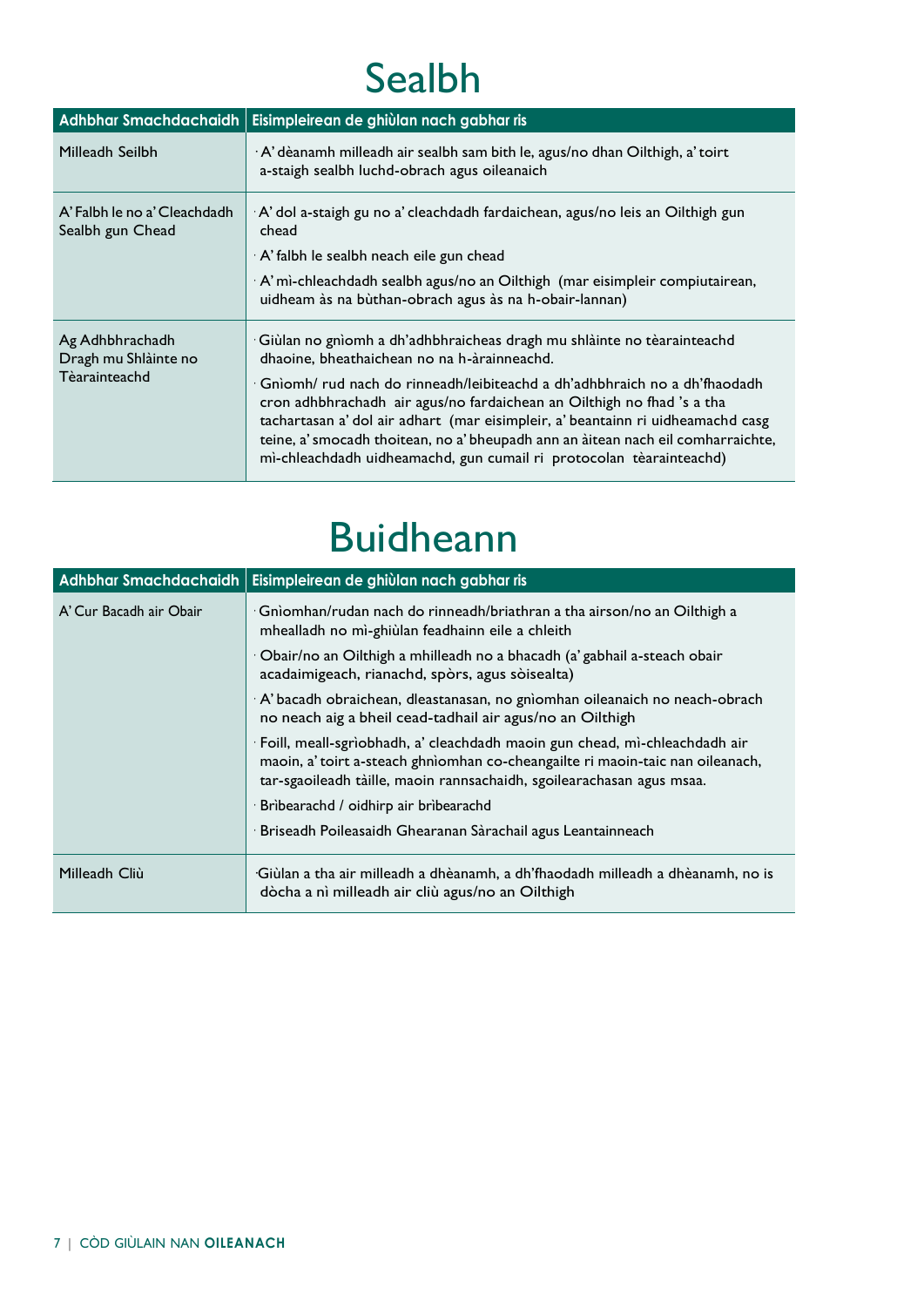# Fòirneart Air Sgàth Gnè

Tha fòirneart air sgàth gnè (GBV) na phàirt de neo-ionannachd gnè, agus anns a' chumantas 's e mì-chleachdadh cumhachd agus pribhleid nam fireannach a tha ann. Nochdaidh e ann an gnìomhan a nì cron gu corporra, no a nì dì-meas air an uaisleachd daonna aca. Tha seo a' gabhail a-steach a bhith a' bagairt an leithid de gnìomhan orra, fòirneadh no saorsa a thoirt bhuapa air thuairmeas, co-dhiù sa bheatha phoblaich no phrìobhaidich.

Ged a tha e aithnichte gu bheil fòirneart air sgàth gnè a' bualadh air boireannaich airson a' chuid as motha agus gur iad fir a nì seo, faodaidh seo bualadh air neach de aois, gnè, stèidheachadh gnèitheasach, creideamh no cinneadh sam bith.

- Droch-dhìol san dachaigh (smachd fòirnidh na lùib)
- A' lorgachadh
- Sàrachadh no dol air adhart sam bith a tha airson dìmeas a dhèanamh air spèis neach, no a chruthaicheas suidheachadh eagallach, nàimhdeil, tàmailteach, suarachail, no oilbheumach dhaibh, a tha a' buntainn dhan ghnè, stèidheachadh gnèitheasach no dhan dearbh-aithne gnè aca
- Èigneachadh agus ionnsaigh dhrabasta
- Droch-dhìol gnèitheasach air leanabh agus air leanabas
- Dubh-shaothrachadh gnèitheasach airson malairt, a' gabhail a-steach siùrsachd, pòrnografachd, agus trafaigeachd
- Milleadh buill-ghineamhainn boireannaich
- Pòsadh-sparraichte agus pòsaidhean chloinne
- Droch-dhìol bho bhuill an teaghlaich, eucoir fhòirneartach co-cheangailte ri 'onair' mar a tha aca air agus ri tochraichean
- A' bagairt an leithid de rud orra, fòirneadh no saorsa a thoirt bhuapa air thuairmeas, co-dhiù sa bheatha phoblaich no phrìobhaidich

Chan eil an t-Oilthigh no Pàirtearan Acadaimigeach a' gabhail ri fòirneart air sgàth gnè. Tha sinn gu mòr airson a bhith ag obair còmhla ri buidhnean ionadail iomchaidh gus taic a thoirt don fheadhainn a dh'fhulaingeas fòirneart air sgàth gnè, agus tha seo a' toirt a-steach a bhith a' cuideachadh an fheadhainn a dh'fhulaing gus innse don phoileas mu eucoirean a shaoil iad a chaidh a dhèanamh.

Cuideachd, faodar dèiligeadh ri casaidean no tachartasan de fhòirneart air sgàth gnè mar bhriseadh air Còd Giùlain nan Oileanach agus theid na modhan dligheach a chur an gnìomh.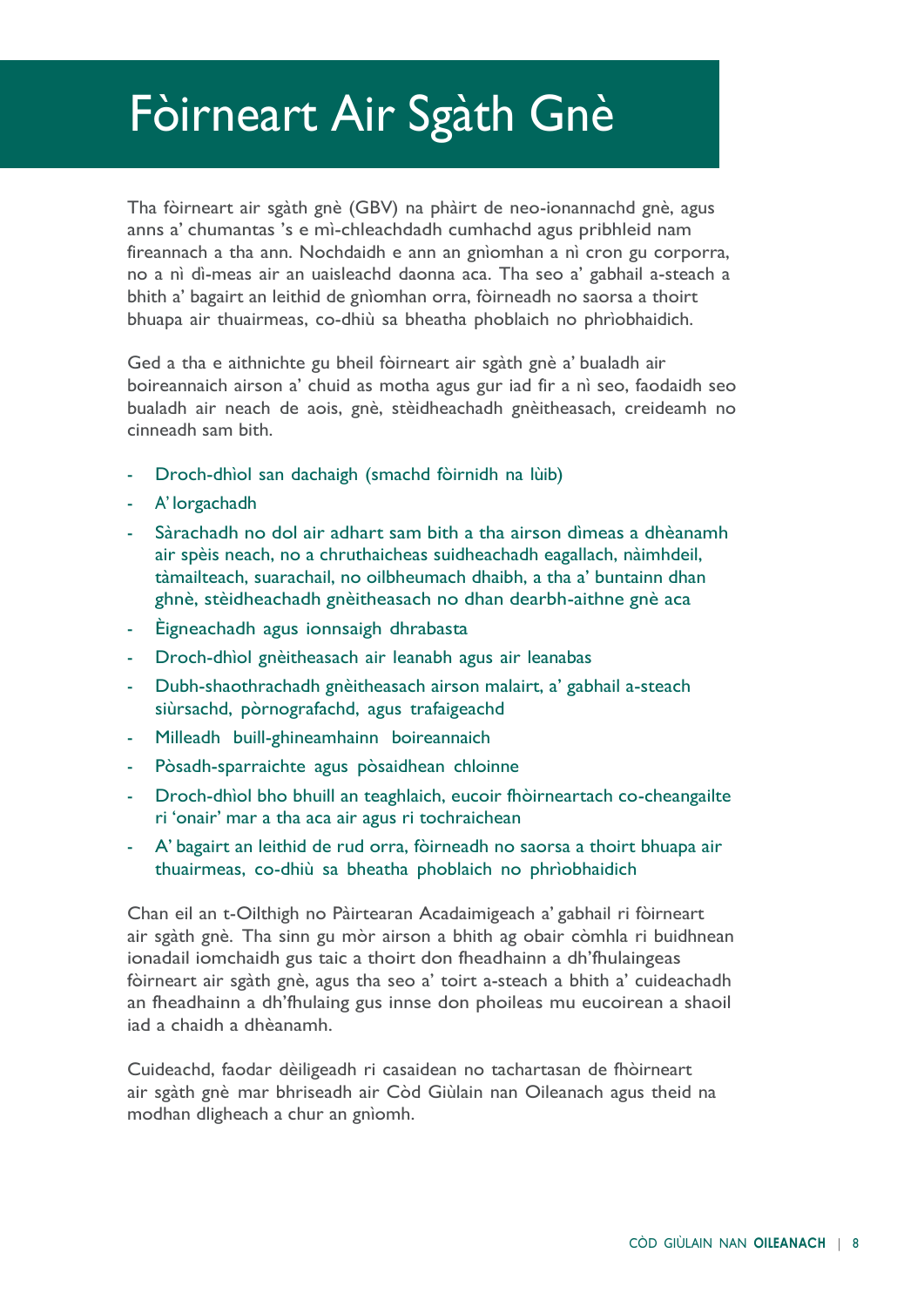### Gnìomh Ro-shealltaineach

Far a bheil casaid de mhì-ghiùlan ann, dh'fhaodadh gum bi oileanach toirmisgte bho gus am bi an rannsachadh seachad ma tha cunnart ann dhaibh fhèin, no do oileanaich no luchd-obrach eile. Fhad 's a bhios seo a' dol air adhart, faodaidh iad cumail orra leis na sgrùdaidhean aca far a' champais agus gheibh iad maoineachadh sam bith air a bheil iad airidh mar oileanaich. Chan e peanas a tha anns a' ghnìomh ro-shealltaineach seo, ach tha e mar dhòigh airson gach taobh a dhìon.

# Gnìomh Smachdachaidh

An dèidh an rannsachaidh, faodaidh smachdachadh a bhith ann mar, ach chan fheum e a bhith cuingealaichte ri: leisgeul ann an sgrìobhadh dhan neach a bha air a leimheachadh; òrdugh gus bùthobrach/seisean coidsidh a fhrithealadh; bacaidhean/cumhachan air frithealadh; rabhadh labhairte; rabhadh ann an sgrìobhadh; càin airson milleadh a dh'aona-ghnothach, mèirle no uidheamachd gun a thilleadh; casg bhon chùrsa; call clàraidh (oileanaich-rannsachaidh for-cheumnach); call duais an oilthigh; buan-chasg bhon Oilthigh agus bho gach Pàirtear Acadaimigeach.

Bidh an gnìomh smachdachdaidh co-rèireach agus bheir e fa-near do gach iall den mhì-ghiùlan.

Faodaidh mì-ghiùlain tric a bhith na bu mhiosa na mì-ghiùlan a thachair aon turas. Faodaidh beachd a ghabhail air na thachair anns an àm a chaidh nuair a thèid beachdachadh air dè an gnìomh smachdachaidh a bu chòir a chur an sàs.

A rèir a' bhreithneachaidh, dh'fhaodadh oileanaich a bhith ann an cunnart maoineachadh-taic nan oileanach a chall agus dh'fhaodadh gun tèid iarraidh orra na tàillean taoitearachd aca a phàigheadh gu h-iomlan.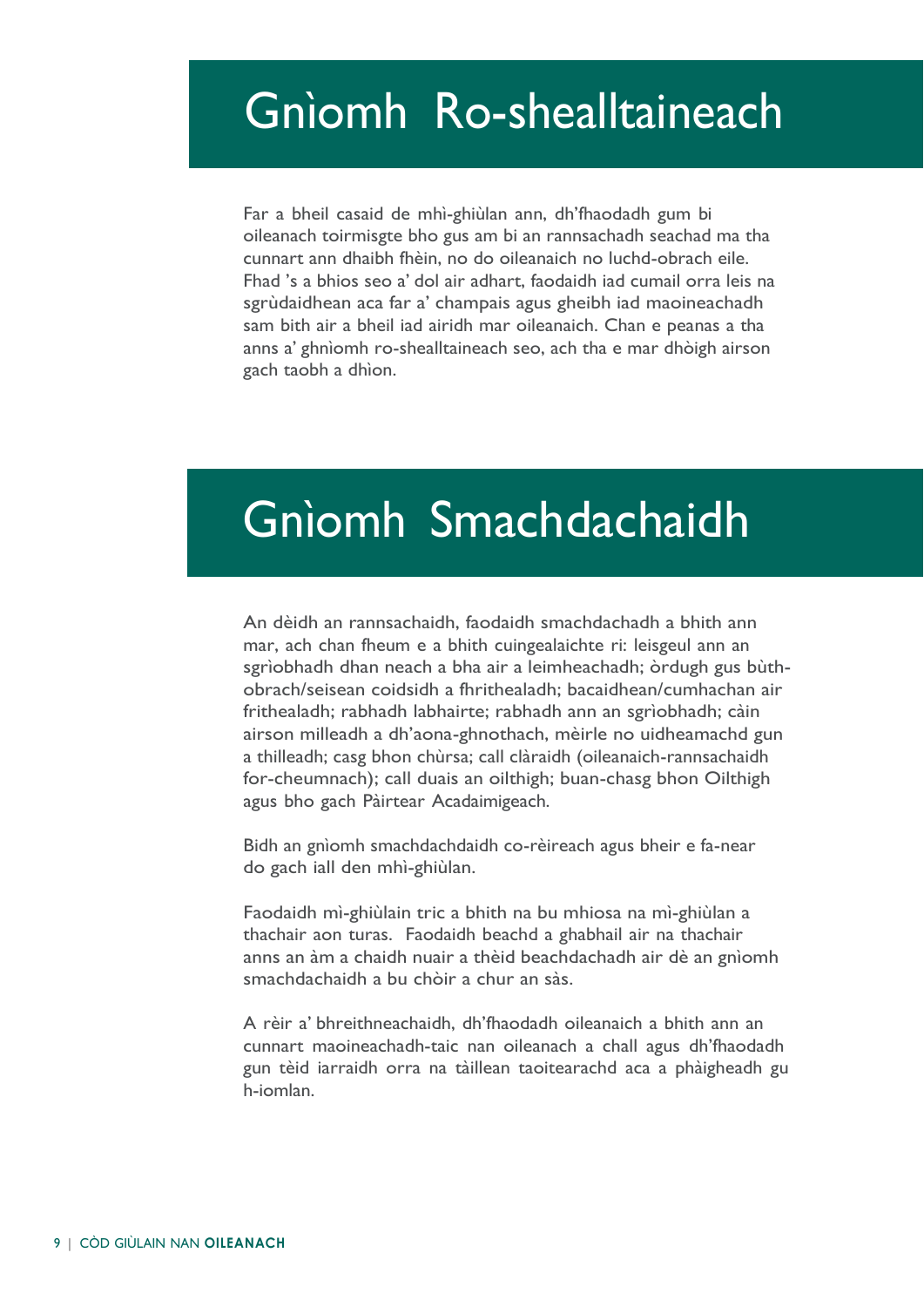## Casaid de mhì-ghiùlain a dh'fhaodadh a bhith na eucoir

Far am faod mì-ghiùlan a bhith air a mheas na eucoir, cleachdaidh, an t-Oilthigh agus Pàirtearan Acadaimigeach na prionnsabalan a leanas:

- 1) 1) Gheibh modh-obrach airson eucoir prìomhachas agus thèid modh-obrach smachdachaidh a-staigh a chur gu aon taobh gus an tig tuilleadh stiùiridh bhon phoileas.
- 2) Thèid beachdachadh am bu chòir gnìomh ro-shealltaineach a chur an gnìomh a rèir Prìomh Mhodhan-obrach Dìon. Tha seo a'toirt
- a- steach measadh riosgan agus dh'fhaodadh seo adhbhrachadh gnìomhan reusanta agus co-rèireach a chur air dòigh m.e. cumhachan a chur an sàs, a' casg bho phàirt de no bho gach togalach leis an Oilthigh no na Pàirtearan Acadaimigeach, agus/no a' call cothrom air seirbhisean.
- 3) Far a bheil seo iomchaidh, dh'fhaodadh ceum reusanta, corèireach a bhith air a chur an sàs do gach taobh.
- 4) Ge bith dè thig às a' phròiseas laghail, dh'fhaodadh gun coimhead, an t-Oilthigh agus na Pàirtearan Acadaimigeach air a' gnhothach mar ghnothach smachdachaidh taobh a-staigh an Oilthigh.

A thaobh 4), far a bheil oileanach air a dhìteadh, air a chur air fhaiceall, no air rabhadh fhaighinn airson eucoir, faodar ghabhail

ri seo mar fhianais ann an cùis smachdachaidh sam bith ma tha na gnothaichean ceangailte ris an dìteadh a' buntainn gu dìreach dhan chasaid. Faodaidh binn no òrdugh sam bith a tha air a thoirt seachad le cùirt a bhith air a ghabhail a-steach nuair a thèid smachd-bhann sam bith a thoirt seachad.